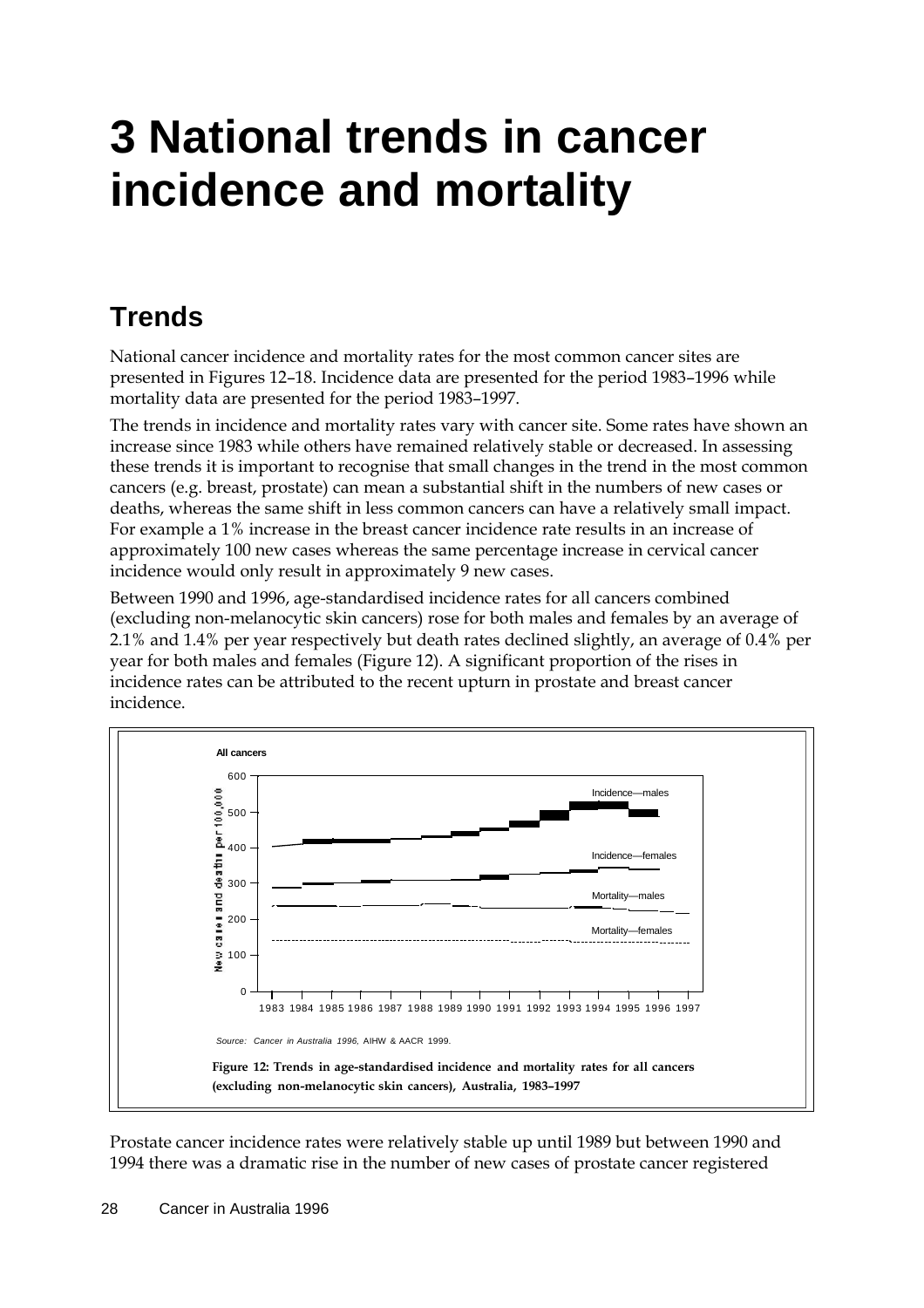(Figure 13). This upward trend has been attributed to increased detection of the disease through increased investigations, particularly the introduction of prostate-specific antigen (PSA) testing (introduced around 1990). However, from 1994 to 1996 the age-standardised prostate cancer incidence rate fell by 26% and those States and Territories with data available for 1997 and 1998 indicate that the incidence rate will continue to fall. PSA tests are specifically designed to identify cancers before the onset of clinical symptoms. Many of these prevalent cancers may not show any symptoms, and therefore would not be detected except for PSA testing. Much of the rise in the incidence rate of prostate cancer can be attributed to detection of these prevalent cancers. The recent decline in the incidence rate indicates a return towards the underlying rate, removing the effect of these previously undetected cases. The incidence rate is also declining as the number of PSA tests conducted falls, reducing the number of prevalent cases detected (Smith et al. 1998; Threlfall et al. 1998). The death rate from prostate cancer, which is significantly lower than the incidence rate, has remained relatively stable since 1983.

Among females, breast cancer is the most frequently diagnosed cancer and it is the most common cause of cancer-related death. The incidence of breast cancer in females rose from 83.2 cases per 100,000 in 1990 to a peak of 101.1 cases per 100,000 in 1995. The breast cancer incidence rate increased on average 3.0% per annum between 1990 and 1997 (Figure 13). National breast cancer incidence data are available for 1997 because of the fast track monitoring of this cancer by the State and Territory cancer registries. The increase in incidence in the early 1990s was largely in women aged 50–69. The breast cancer mortality rates were stable from 1983 to 1994 but have declined slightly since then.

For colorectal cancer, there were marginal increases in incidence among both males and females between 1990 and 1996, an annual average increase of 1.0% and 0.2% respectively (Figure 13). In comparison, mortality rates have fallen slightly since 1990.

Between 1990 and 1996, the incidence and mortality of lung cancer among males fell by an average of 2.0% per year (Figure 14). These declining rates are attributed to decreased tobacco smoking among men. In contrast, lung cancer incidence among females increased at an average rate of 1.6% per annum between 1990 and 1996. However, the increase in lung cancer incidence is predominantly in women aged 65 years and over, while rates in younger women have generally remained stable or fallen. The death rate from lung cancer among females increased on average by 1.7% per annum between 1990 and 1996.

The incidence rate for melanoma among males increased sharply between 1983 and 1988, some of this increase due to improved registration of this cancer. Between 1988 and 1991, the rate remained stable then increased steadily until 1994 and increased sharply again in 1995 and 1996 (Figure 14). The pattern for women was similar although not quite as pronounced. The largest proportional increase for both males and females was in the 60+ age group whereas younger adults aged (25–39) had very slight increases. Mortality rates for melanoma have changed very little since 1983.

The incidence of non-Hodgkin's lymphoma increased by an average of 2.7% per year in females and 0.7% in males between 1990 and 1996 (Figure 15. Some of this rise in incidence may be linked to an increased number of cases of non-Hodgkin's lymphoma among people with HIV. A similar trend has been observed for Kaposi's sarcoma in HIV-affected people. The mortality rate in females with non-Hodgkin's lymphoma has risen steadily since 1983, while in males the mortality rate increased between 1990 and 1994, fell rapidly in 1995 and 1996, but returned to the 1994 level by 1997.

The incidence of bladder cancer for both males and females has generally declined between 1983 and 1996, although some annual fluctuation has been observed (Figure 15). It is likely that part of an increase in male incidence since 1991 is a result of the increased use of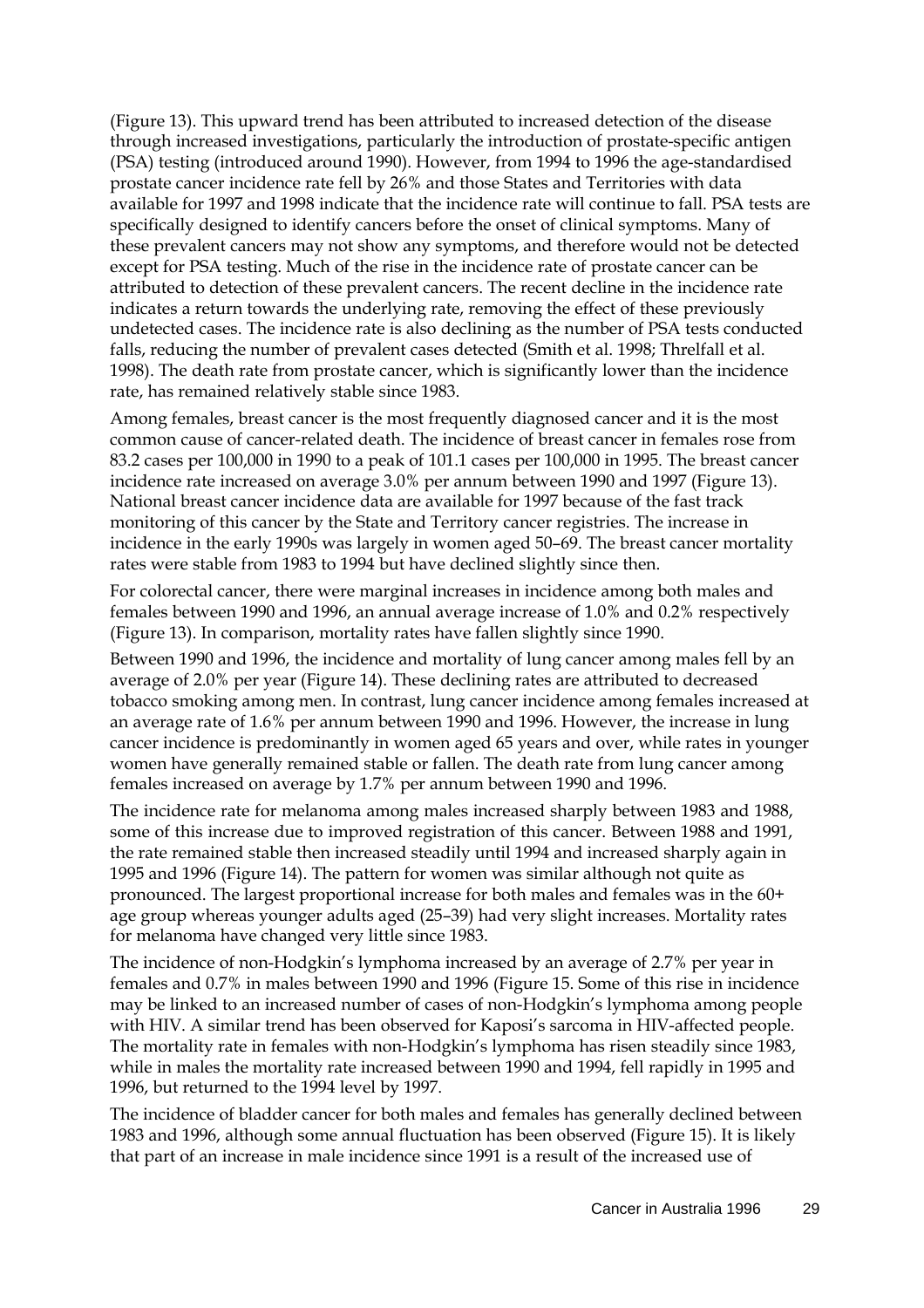screening for prostate cancer leading to a diagnosis of bladder cancer as part of the diagnostic work-up. Despite these changes in the incidence of bladder cancer, mortality rates for both males and females remained relatively stable throughout the period.

Stomach cancer incidence fell by an average of 4.2% and 4.4% per year for males and females respectively over the period 1983–1989. This decline has continued for males between 1990 and 1996 but at a much reduced rates while the female rate has remained fairly steady (Figure 15). Mortality rates decreased substantially for both sexes over the 1983–1997 period.

The incidence rate for leukaemias in males and females increased slightly between 1983 and 1996 although there were quite large annual fluctuations (Figure 16). At the same time the mortality rates for males and females decreased marginally.

Trends in brain cancer between 1983 and 1996 show only a minor increase in incidence and mortality in males while the incidence and mortality rates for females have remained steady (Figure 16).

Between 1990 and 1996, the male incidence and mortality rates for cancer of the pancreas fell by an average of 0.7%. In contrast, over the same period, the female incidence rate increased by an average of 0.5% per year and the female mortality rate increased by an average of 0.3% per year (Figure 16).

The age-standardised incidence rate for cervical cancer declined by an average of 4.1% per annum between 1990 and 1996 (Figure 17). This decline was achieved despite a sharp rise in new cases between 1993 and 1994. Mortality rates have fallen by an average of 3.3% per year since 1990. Some of the decline in mortality from cancer of the cervix can be attributed to the population-based cervical cancer screening program.

The incidence rates for cancer of the uterus remained fairly constant between 1983 and 1990 but have increased by 1.5% per annum since then. The 1995 and 1996 incidence rates, however, show a downward trend. Mortality rates remained relatively stable between 1983 and 1997 (Figure 17).

The incidence and mortality rates for cancer of the ovary have changed little since 1983 (Figure 17).

Between 1990 and 1996, incidence rates for cancer of the kidney rose annually by an average of 1.6% for males and 0.6% for females (Figure 18). Mortality rates for cancer of the kidney declined marginally in both males and females since 1990.

The incidence of testicular cancer has increased steadily by an average of 3.4% per annum since 1990 (Figure 18). However, this increase was not uniform across all age groups, with the proportional change in under-40 year olds much larger than in the older age groups. Despite the increase in the incidence rate, the mortality rate for cancer of the testis remains low.

'Cancers of unknown primary site' is a category that captures cancer diagnoses which cannot be attributed to a particular body site. While some of these cancers have common features, at least in terms of aetiology, behaviour and outcome, others are a mixed collection. This makes it difficult to interpret with certainty the patterns of these cancers, particularly for mortality where often little histological evidence is available to identify a cancer site, and therefore an accumulation of cancers occurs in this category. However, given that this cancer group represents approximately 4% of new cases and 7% of deaths it is important to know the current trends. Mortality rates remained fairly steady from 1983 to 1997. Between 1983 and 1990 there was little variation in incidence for both sexes; however, since 1990, the rate in males has shown an average annual decline of 1.9% but increased in 1996. The average annual rate for females fell slightly between 1990 and 1996 (Figure 18).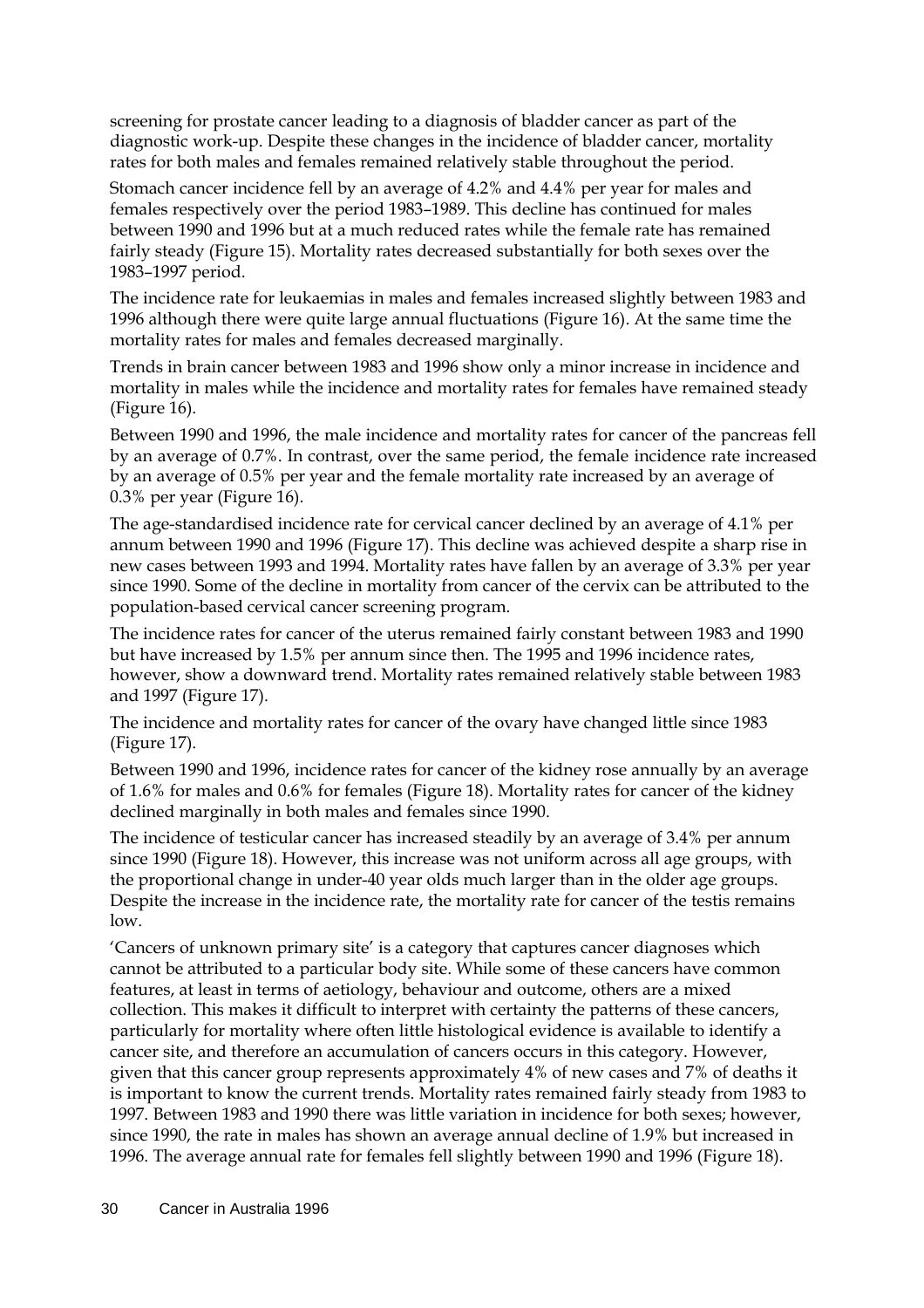

### **Cancers of the prostate and breast, and colorectal cancer**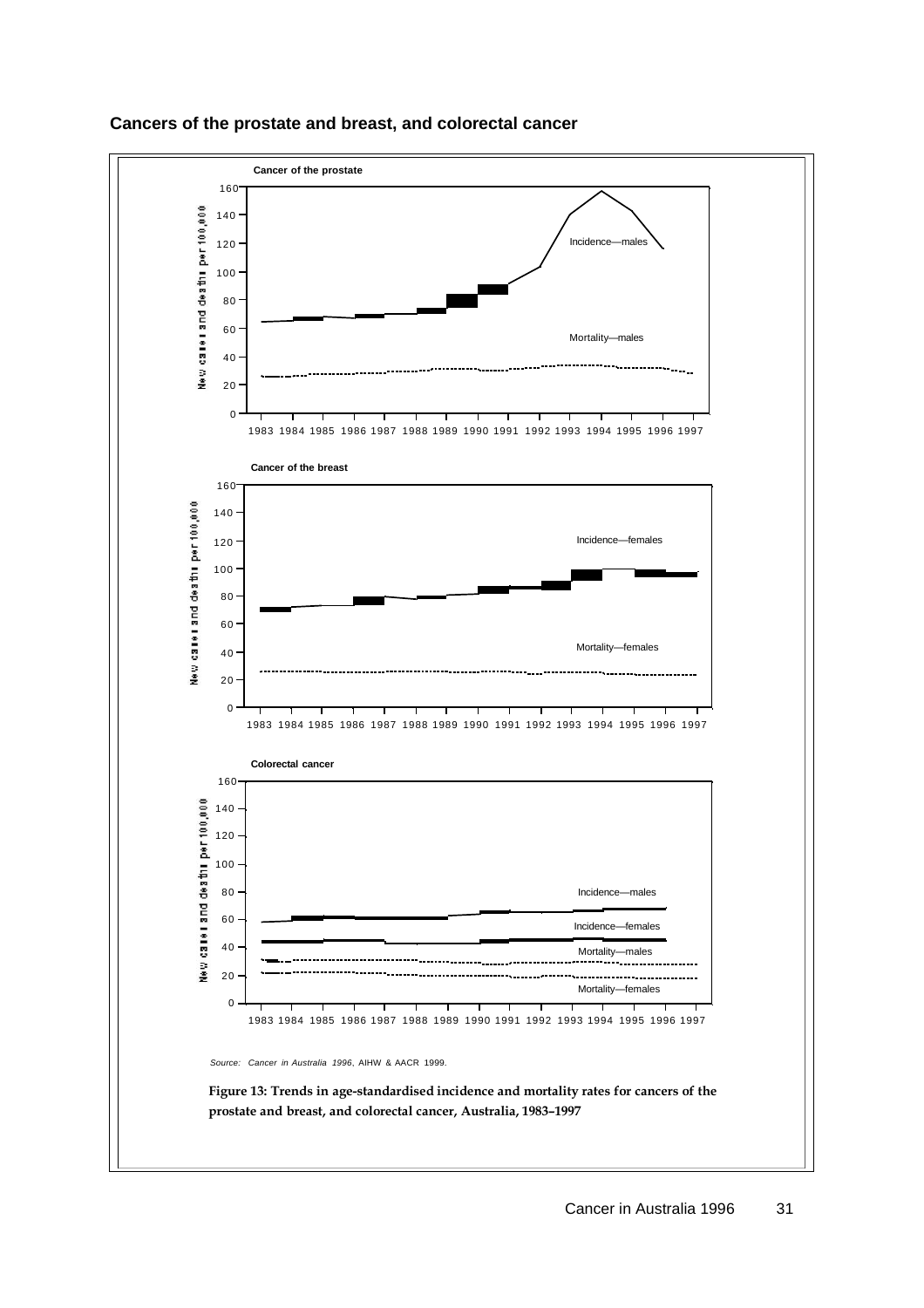

### **Cancer of the lung, melanoma and smoking-related cancers**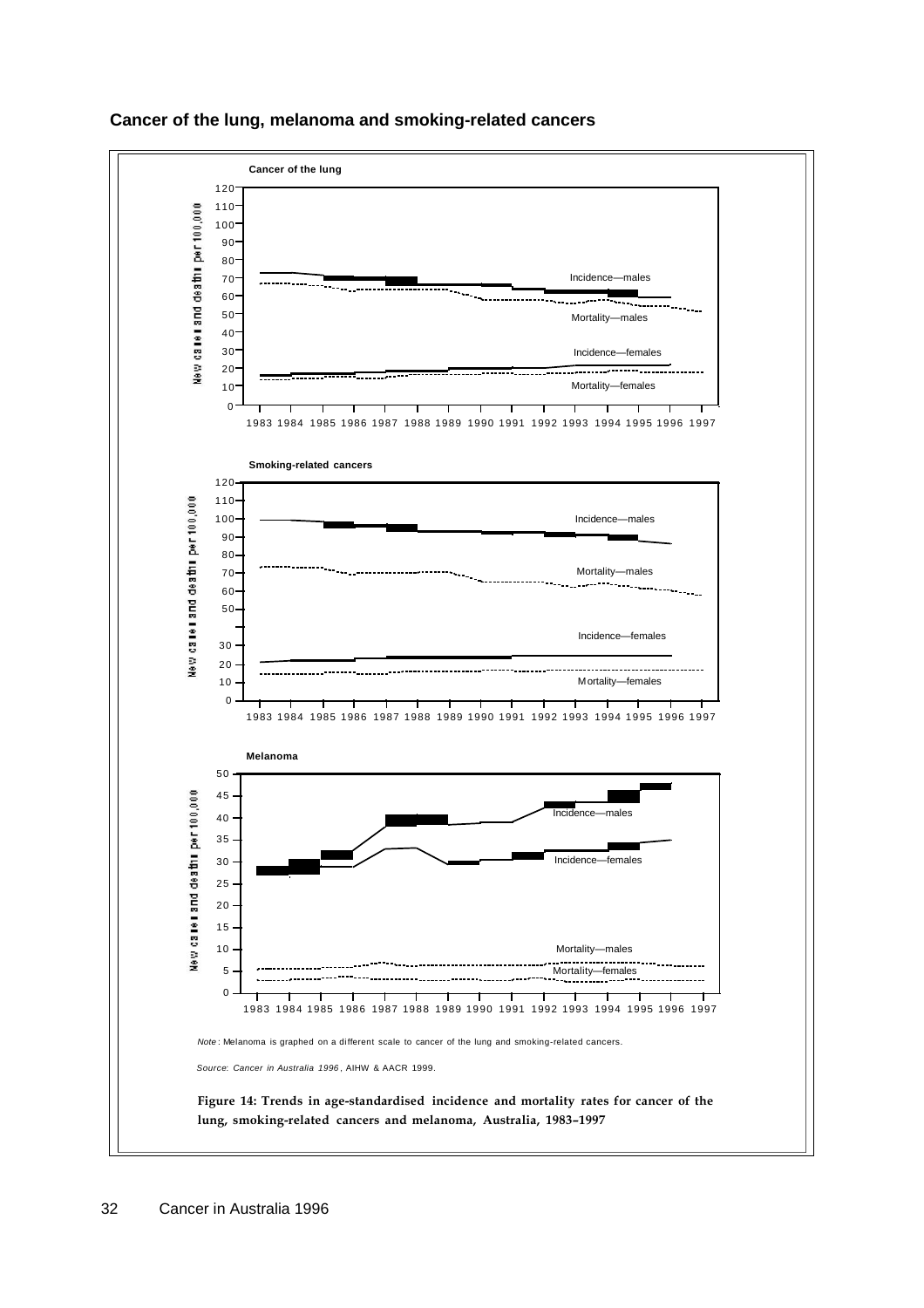

# **Non-Hodgkin's lymphoma, cancers of the bladder and stomach**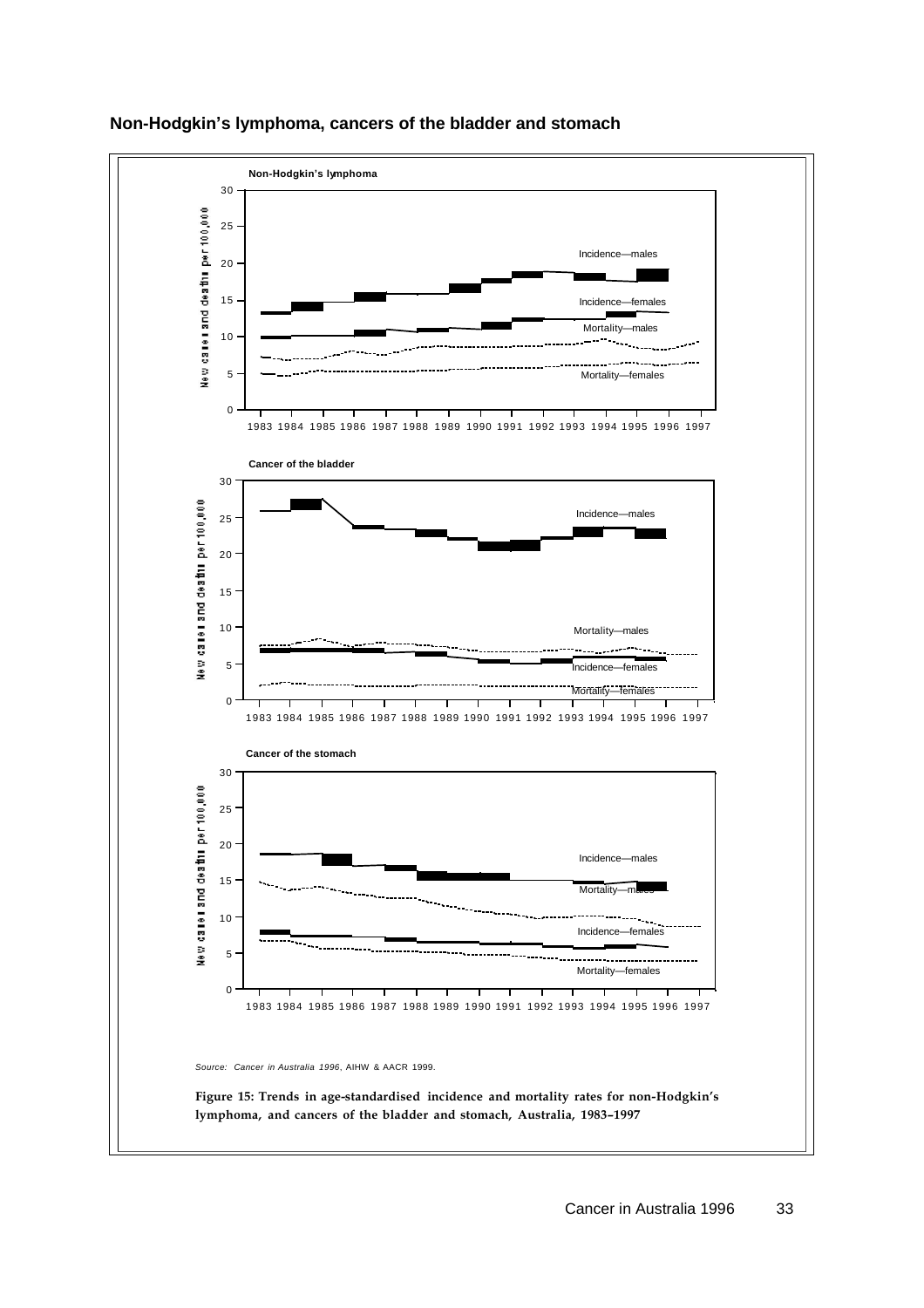

### **Leukaemias and cancers of the brain and pancreas**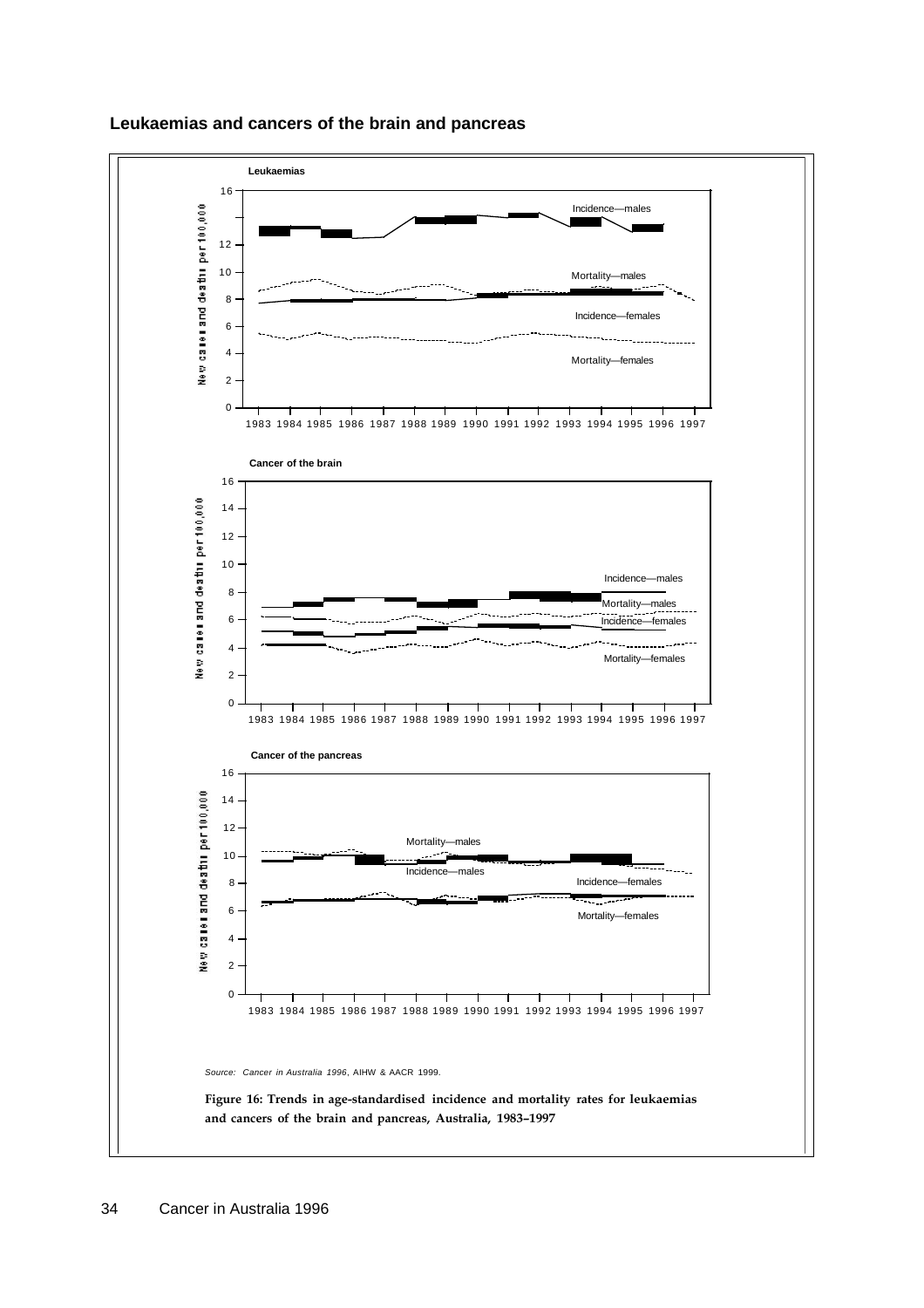# **Cancers of the cervix, uterus and ovary**